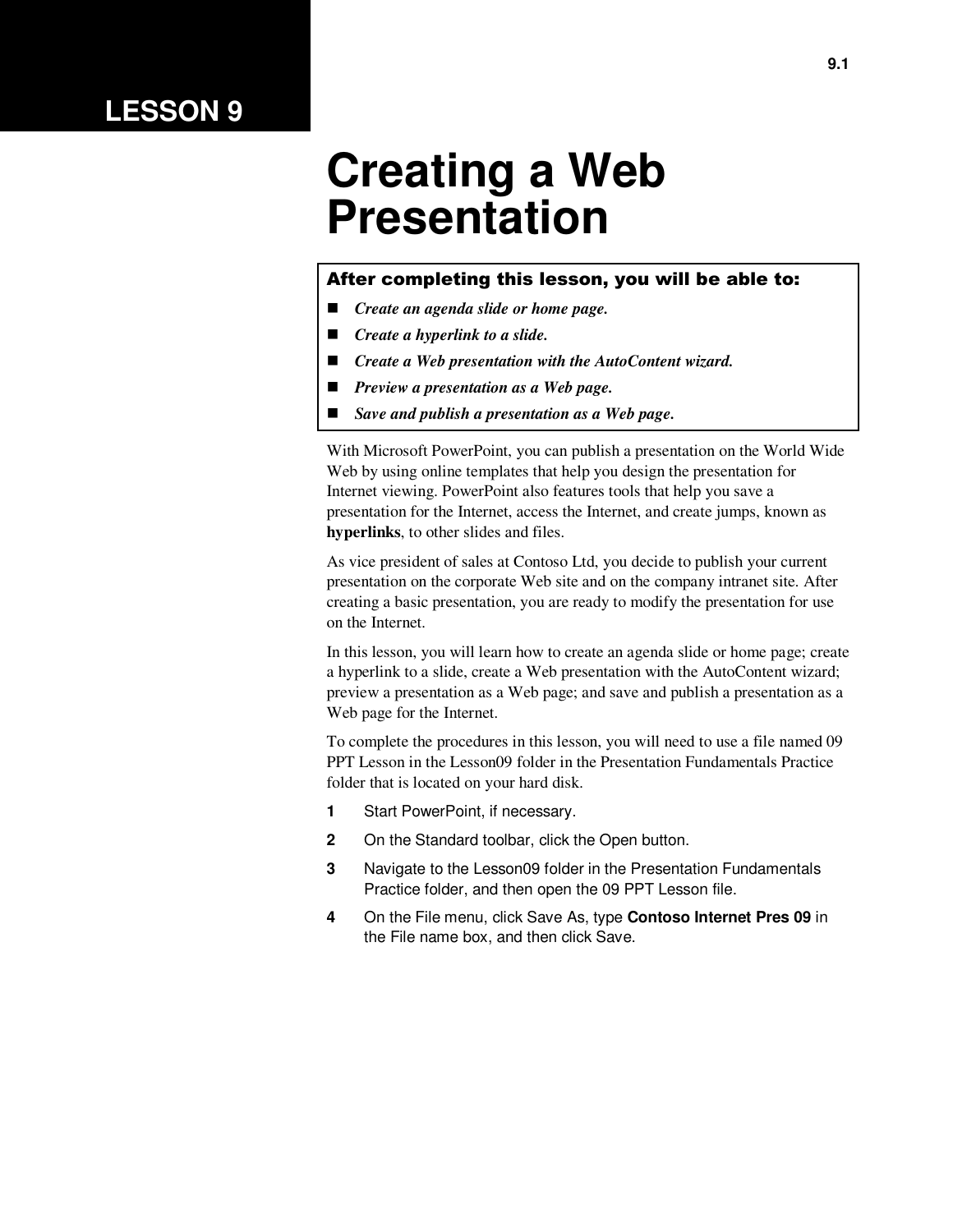#### Creating an Agenda Slide or Home Page

A *summary slide* is a bulleted list of titles from selected slides in your presentation. You can create a summary slide to use as an agenda slide or as the home page for an online presentation. With the agenda slide, you can link to a related slide in a presentation or return to the agenda slide from any slide in a presentation. To create an agenda or summary slide or home page, you select the slides that you want to include from Slide Sorter view, and then you click the Summary Slide button on the Slide Sorter toolbar. In front of the first selected slide, PowerPoint creates a new slide that has a bulleted list with titles from selected slides.

In this exercise, you create an agenda slide or home page.

- **1** Click the Slide Sorter View button. Slide Sorter view appears with slide 1 selected.
- **2** On the Edit menu, click Select All.
- **3** On the Slide Sorter toolbar, click the Summary Slide button. A new slide with bulleted titles from the selected slides appears in front of the first selected slide.
- **4** Click the Normal View button. Slide 1 appears in Normal view.
- **5** Select the title text Summary Slide.
- **6** Type **Contoso Ltd** and then press Enter.
- **7** On the Formatting toolbar, click the Font Size down arrow, and then click 28.
- **8** On the Formatting toolbar, click the Bold button, and then click the Italic button.
- **9** Type **Home Page** and then click a blank area to deselect the object.

Your presentation window should look like the illustration on the following page.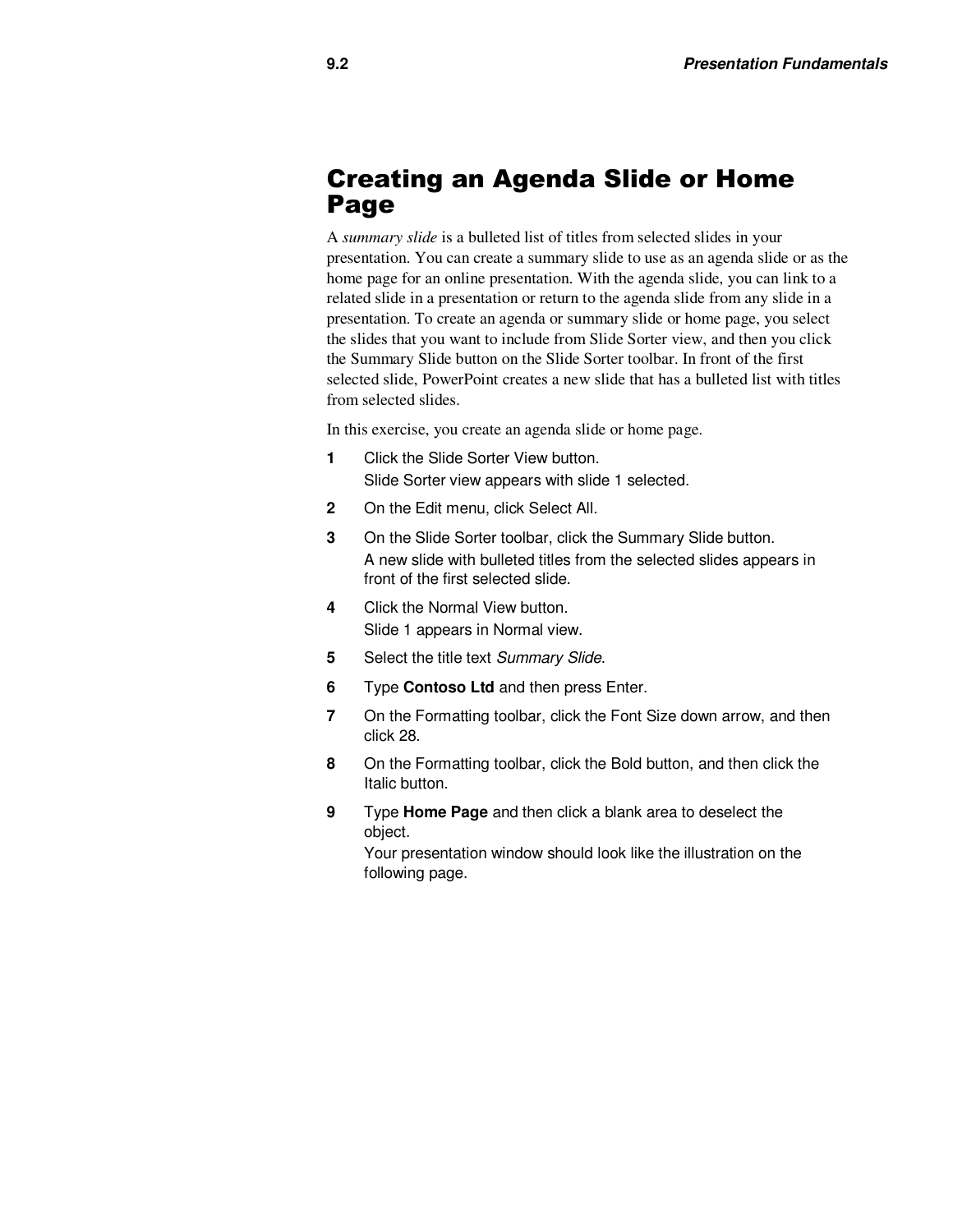

### Creating a Hyperlink to a Slide

The power of an Internet presentation is its ability to link to different places: to another point in the presentation, to other slide shows or files on your computer or your company's intranet, or to Web site addresses (called Uniform Resource Locators, or URLs). During a PowerPoint slide show, you can use the Action Settings command to create a hyperlink that links to another slide, a different presentation, or a Web site.

You can add a hyperlink to any text or object, such as a shape, table, graph, or picture, to directly link it to another location when you click the object or hold the mouse over it to start its action. If you have text within a shape, you can establish separate hyperlinks for both the shape and the text.

In this exercise, you create a hyperlink to a slide.

- **1** Drag the scroll box to slide 3.
- **2** Select the text *Relax* in the bottom text box.
- **3** On the Slide Show menu, click Action Settings. The Action Settings dialog box appears with the Mouse Click tab on top.
- **4** Click the Hyperlink to: option. The Hyperlink to: down list becomes available.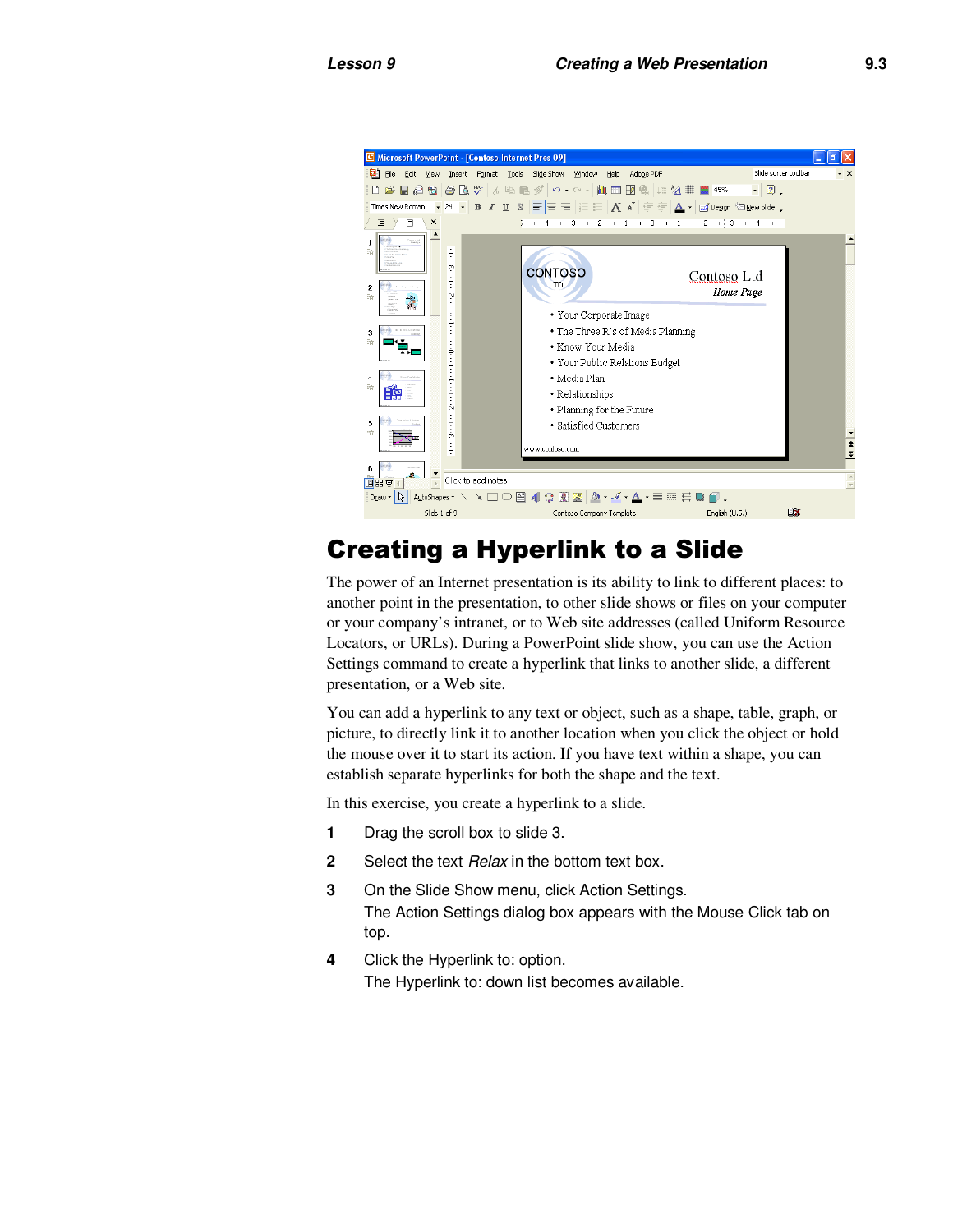**5** Click the Hyperlink to: down arrow.

The Action Settings dialog box should look like the following illustration:

| <b>Action Settings</b>                                                                                                   |  |
|--------------------------------------------------------------------------------------------------------------------------|--|
| Mouse Click   Mouse Over                                                                                                 |  |
| Action on click                                                                                                          |  |
| © None                                                                                                                   |  |
| <b>E</b> Hyperlink to:                                                                                                   |  |
| Next Slide                                                                                                               |  |
| Next Slide<br>O<br>Previous Slide<br>First Slide<br>Last Slide<br>C<br>Last Slide Viewed<br>End Show<br>O Object action: |  |
| Play sound:                                                                                                              |  |
| [No Sound]                                                                                                               |  |
| Highlight click                                                                                                          |  |
| Cancel<br>OK                                                                                                             |  |

- **6** Scroll down and click Next Slide. The Hyperlink to Slide dialog box appears.
- **7** In the Slide Title list, click Media Plan.

| <b>Hyperlink to Slide</b>                                                                                                                                                                                                                       |                     |
|-------------------------------------------------------------------------------------------------------------------------------------------------------------------------------------------------------------------------------------------------|---------------------|
| Slide title:                                                                                                                                                                                                                                    | ОК                  |
| 1. Contoso Ltd Home Page<br>2. Your Corporate Image<br>3. The Three R's of Media Planning<br>4. Know Your Media<br>5. Your Public Relations Budget<br>6. Media Plan<br>7. Relationships<br>8. Planning for the Future<br>9. Satisfied Customers | Cancel<br>Media Rap |

**8** Click OK.

The Action Settings dialog box appears. The title of the slide that you selected appears in the text box below the Hyperlink to: option box.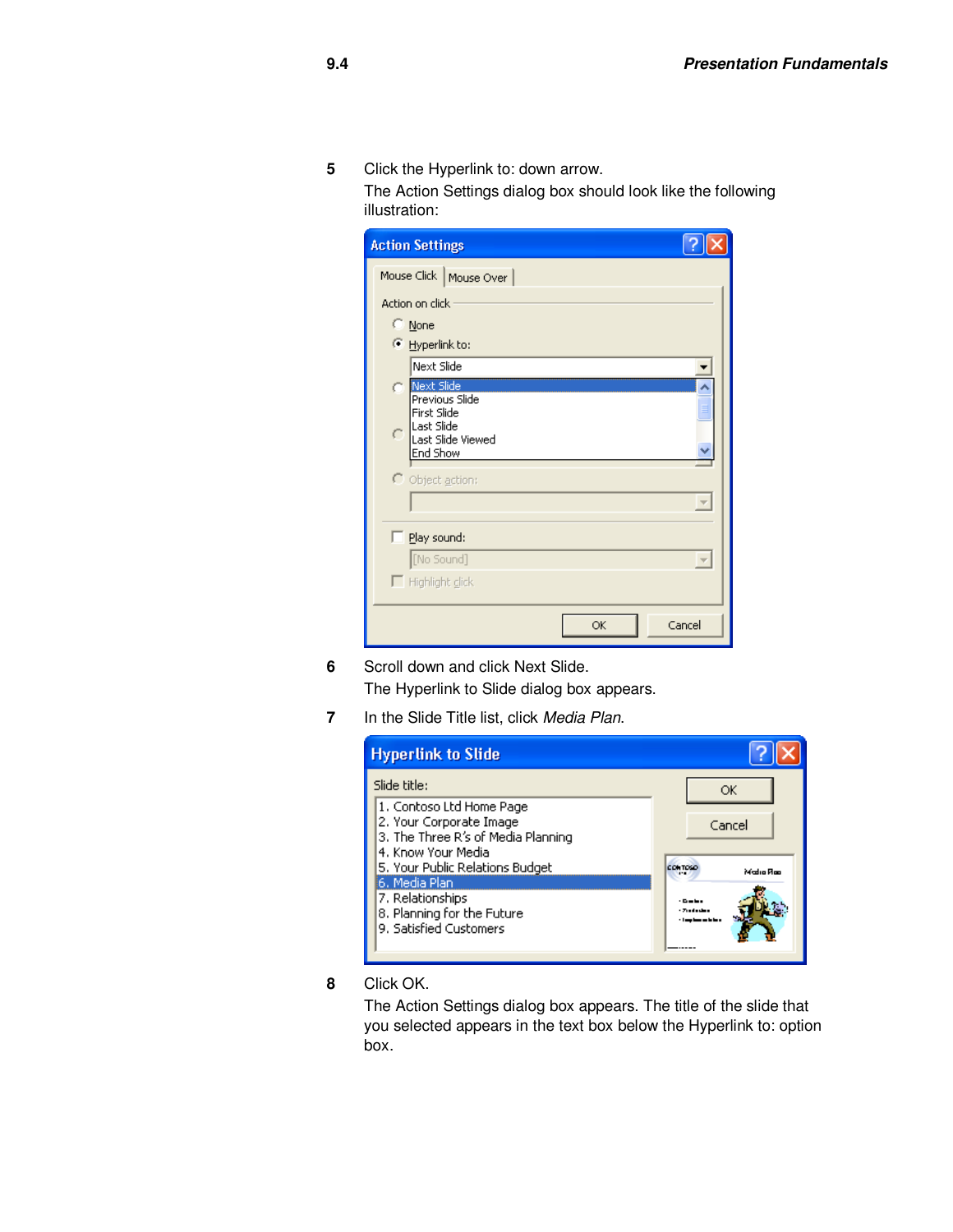- **9** Click OK, and then click a blank area of the slide. The hyperlink text is underlined and in light blue, which coordinates with the accent and hyperlink color in the slide color scheme.
- **10** Click the Slide Show button.
- **11** Move the mouse to display the pointer, and then position the pointer (which changes to the hand pointer) over the text Relax.
- **12** Click the underlined text. The slide show links to slide 6, "Media Plan."
- **13** Press Esc to end the slide show.

### Creating a Web Presentation with the AutoContent Wizard

You can use the AutoContent Wizard to create a presentation designed for Web viewing. When you create this type of presentation, PowerPoint places action buttons on the screen for the user to click to navigate through the slide show.

To create a Web presentation with the AutoContent Wizard:

**1** On the Standard toolbar, click the New button, and then click the From AutoContent Wizard option in the New Presentation task pane.

The AutoContent Wizard opens.

- **2** After reading the introduction, click Next.
- **3** Select a presentation type, and then click Next.
- **4** Click the Web presentation option, and then click Next.
- **5** Type your presentation title, add information to the footer if you want, and then click Next.
- **6** Click Finish to create a Web presentation.

#### Previewing a Presentation as a Web Page

With PowerPoint, you can easily save a presentation as a Web page in HTML (Hypertext Markup Language) format with the extension .htm. HTML is a markup language of tags that determine how text and graphics are displayed in a browser. The Save as Web Page command on the File menu creates a Web page from a presentation, giving the presentation a navigation frame down the left side of the page. You can also open a presentation that you have saved in HTML format in your browser from PowerPoint. To see what a presentation will look like as a Web page, you can preview it using the Web Page Preview command on the File menu.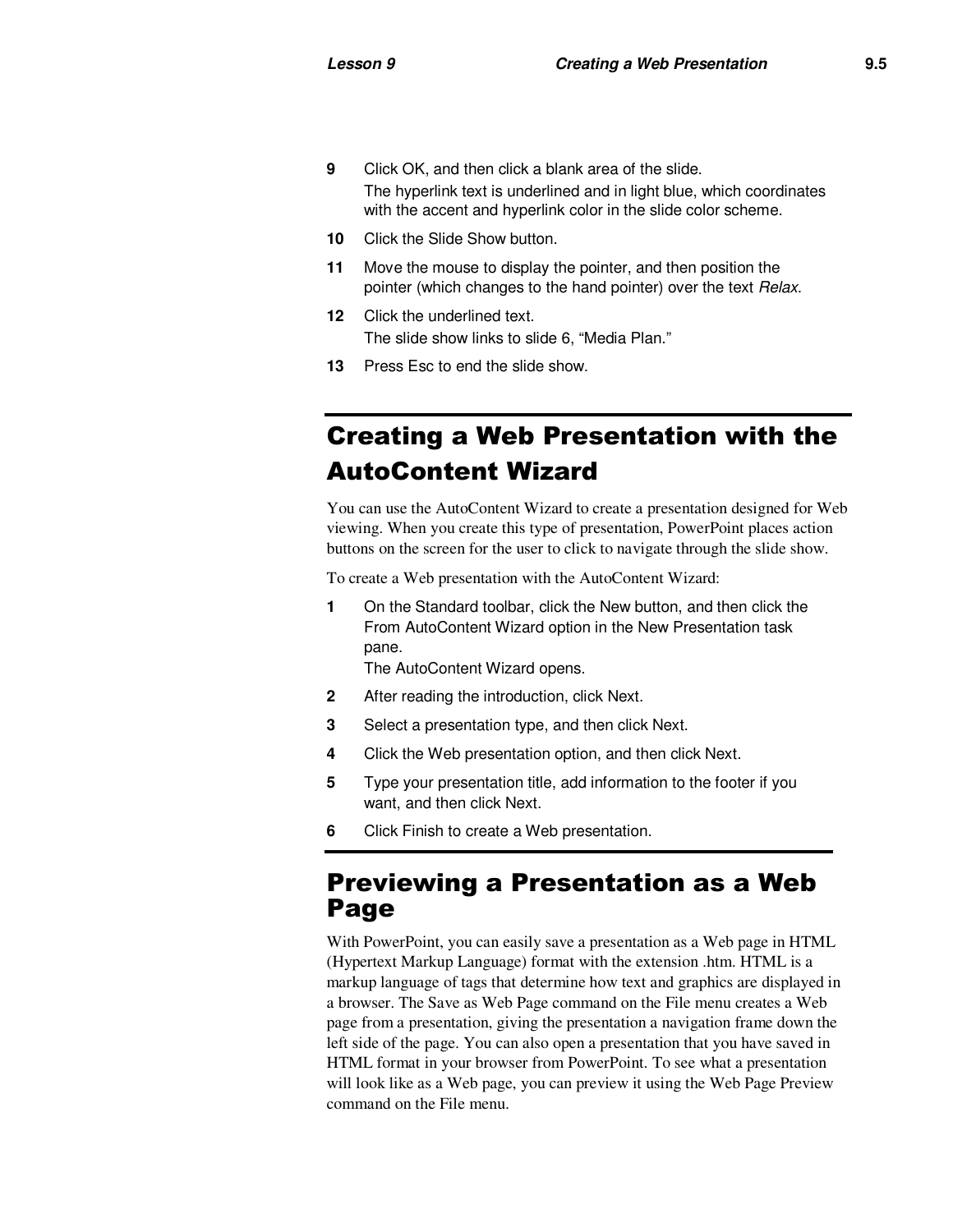You can choose to save the graphics in a presentation in PNG (Portable Networks Graphics) format. PNG graphic files are smaller, so you can save and download them faster.

In this exercise, you preview a presentation as a Web page and save the graphics in PNG format.

**1** On the File menu, click Web Page Preview.

The message Preparing for Web Page Preview, along with a status indicator, appears in the status bar, and then your browser opens, displaying your presentation as a Web page. In a frame on the left side of the window, PowerPoint lists all of the slide titles.

**2** Scroll down the list of slide titles on the left, and then click Satisfied Customers. The frame on the right jumps to that slide in the presentation, as shown in the following illustration:



- **3** Click the Home button to jump to the first slide.
- **4** On your browser's File menu, click Close.
- **5** On the Tools menu, click Options.
- **6** Click the General tab, if necessary, and then click Web Options. The Web Options dialog box appears.
- **7** Click the Browsers tab.
- **8** Select the Allow PNG as a graphics format check box.
- **9** Click OK. The Web Options dialog box closes.
- **10** Click OK in the Options dialog box.

If you do not have Microsoft Internet Explorer as your Web browser, click the necessary prompts to proceed in Netscape Navigator or another browser.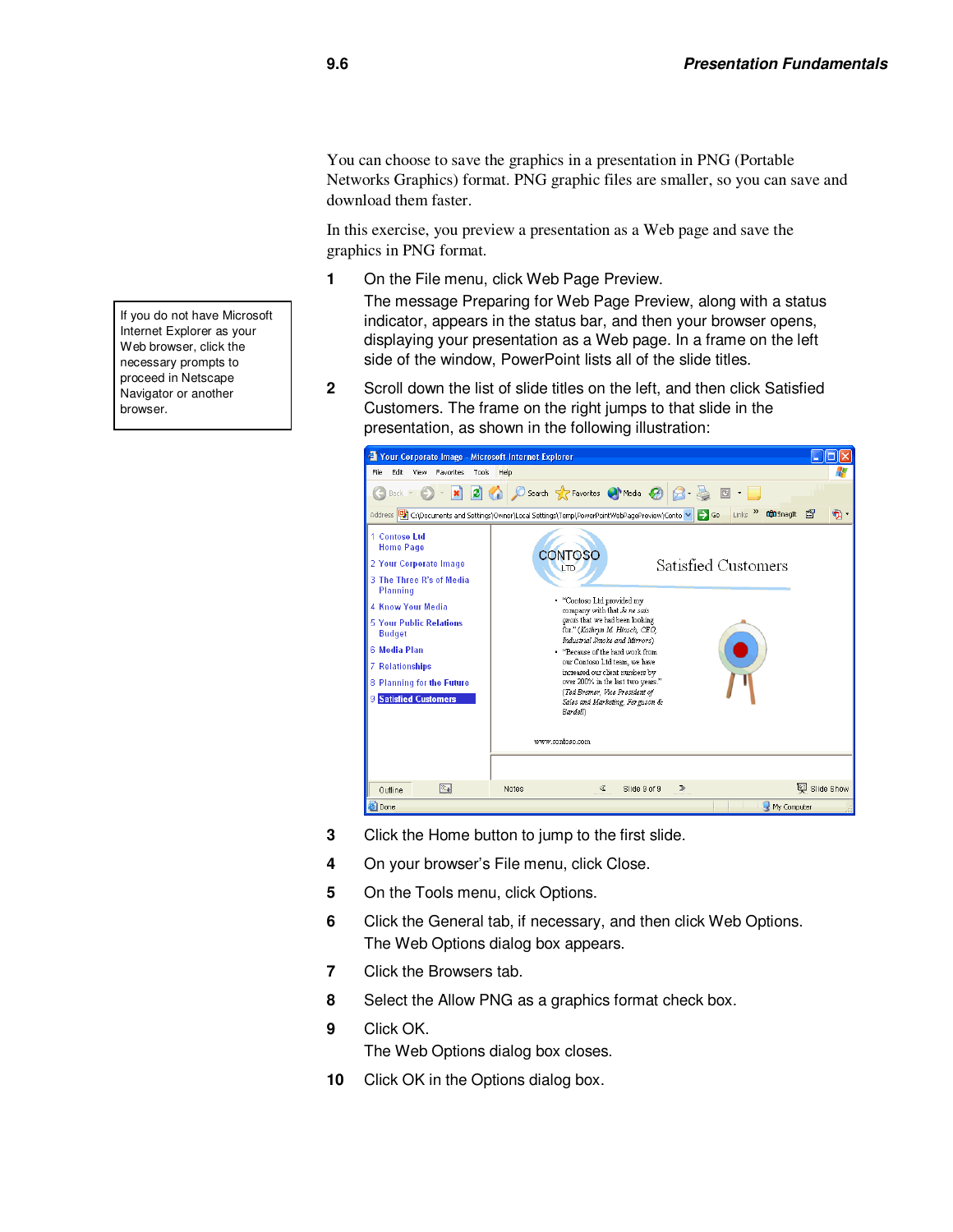## important

Not all browsers support PNG format, which is recommended for Microsoft Internet Explorer 5.0 or later.

#### Saving and Publishing a Presentation as a Web Page

When you save a presentation as a Web page, PowerPoint creates a folder with the same name as the Web page presentation. In this folder is a set of files that are used to display the presentation as a Web page. If you move the Web page presentation to another location, you need to move this folder as well.

In this exercise, you publish a presentation as a Web page and open the presentation in your browser.

**1** On the File menu, click Save as Web Page.

The Save As dialog box appears. Notice that the Save as type list box at the bottom of the dialog box displays Web Page.

**2** Click the mouse in the File name text box so that the insertion point follows the existing file name, press the spacebar, and then type **Web Page**.

PowerPoint will save the presentation as Contoso Internet Pres 09 Web Page.

**3** In the Save in box, navigate to the Lesson09 folder in the Presentation Fundamentals Practice folder.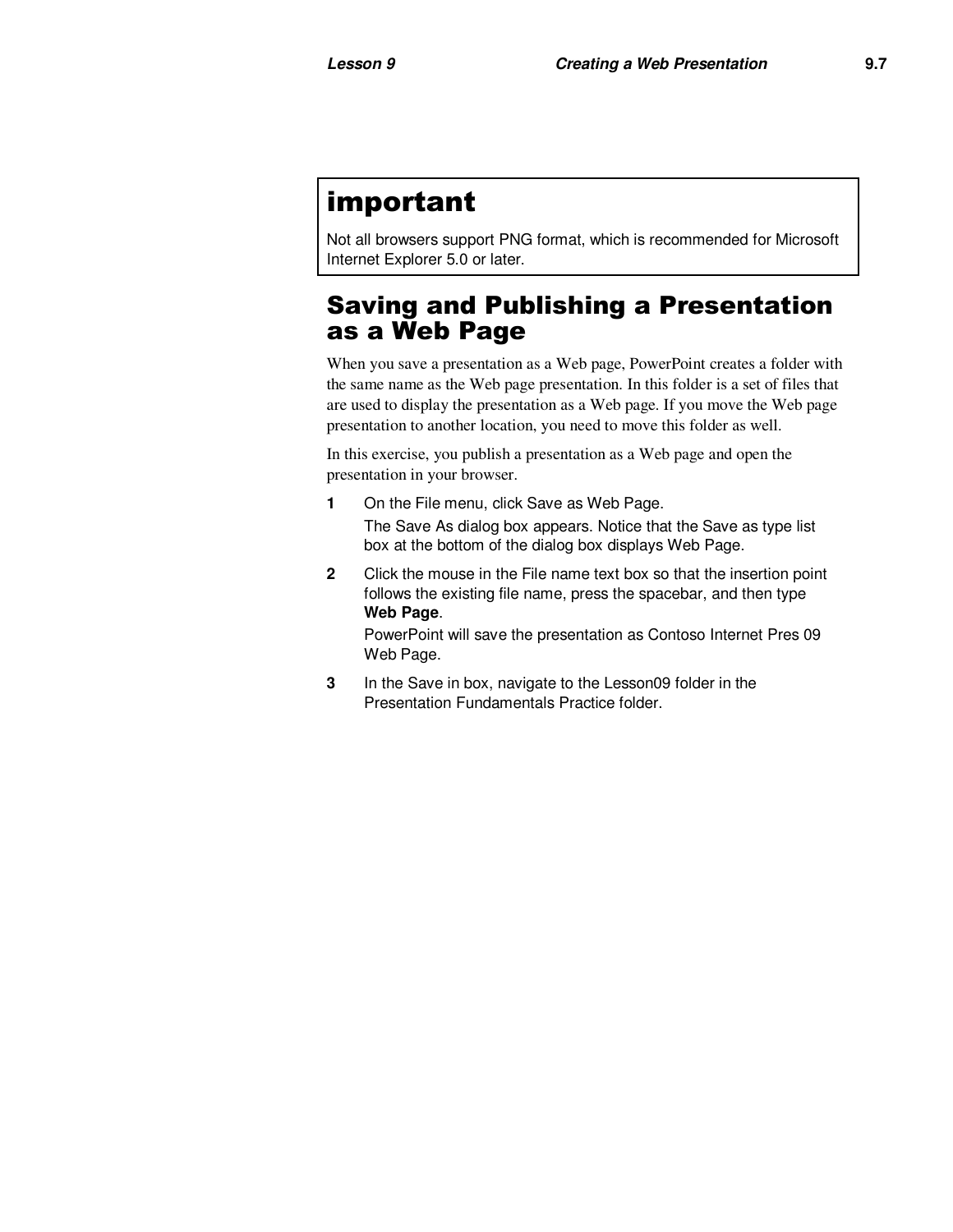**4** Click Publish.

The Publish as Web Page dialog box appears, as shown in the following illustration:

| <b>Publish as Web Page</b>                                              |                   |  |  |  |
|-------------------------------------------------------------------------|-------------------|--|--|--|
| Publish what?                                                           |                   |  |  |  |
| Complete presentation                                                   |                   |  |  |  |
| Slide number<br>through                                                 |                   |  |  |  |
| C Custom show:<br>Contoso Custom Show 10                                |                   |  |  |  |
| $\triangleright$ Display speaker notes                                  | Web Options       |  |  |  |
| Browser support                                                         |                   |  |  |  |
| Microsoft Internet Explorer 4.0 or later (high fidelity)                |                   |  |  |  |
| O.<br>Microsoft Internet Explorer 3.0, Netscape Navigator 3.0, or later |                   |  |  |  |
| All browsers listed above (creates larger files)                        |                   |  |  |  |
| Publish a copy as                                                       |                   |  |  |  |
| Page title: Your Corporate Image                                        | Change            |  |  |  |
| C:\Unlimited Potential\Presentation Fundamentals Practice<br>File name: | Browse            |  |  |  |
|                                                                         |                   |  |  |  |
| Open published Web page in browser<br>2                                 | Publish<br>Cancel |  |  |  |

- **5** Click the Complete presentation option, if necessary, and then click the All browsers listed above (creates larger files) option.
- **6** Click Web Options.

The Web Options dialog box appears.

- **7** Click the General tab, select the Add slide navigation controls check box, if necessary, click the Colors down arrow, and then select a color scheme.
- **8** Select the Show slide animation while browsing check box.
- **9** Click OK.
- **10** Clear the Open published Web page in browser check box, if necessary, and then click Publish.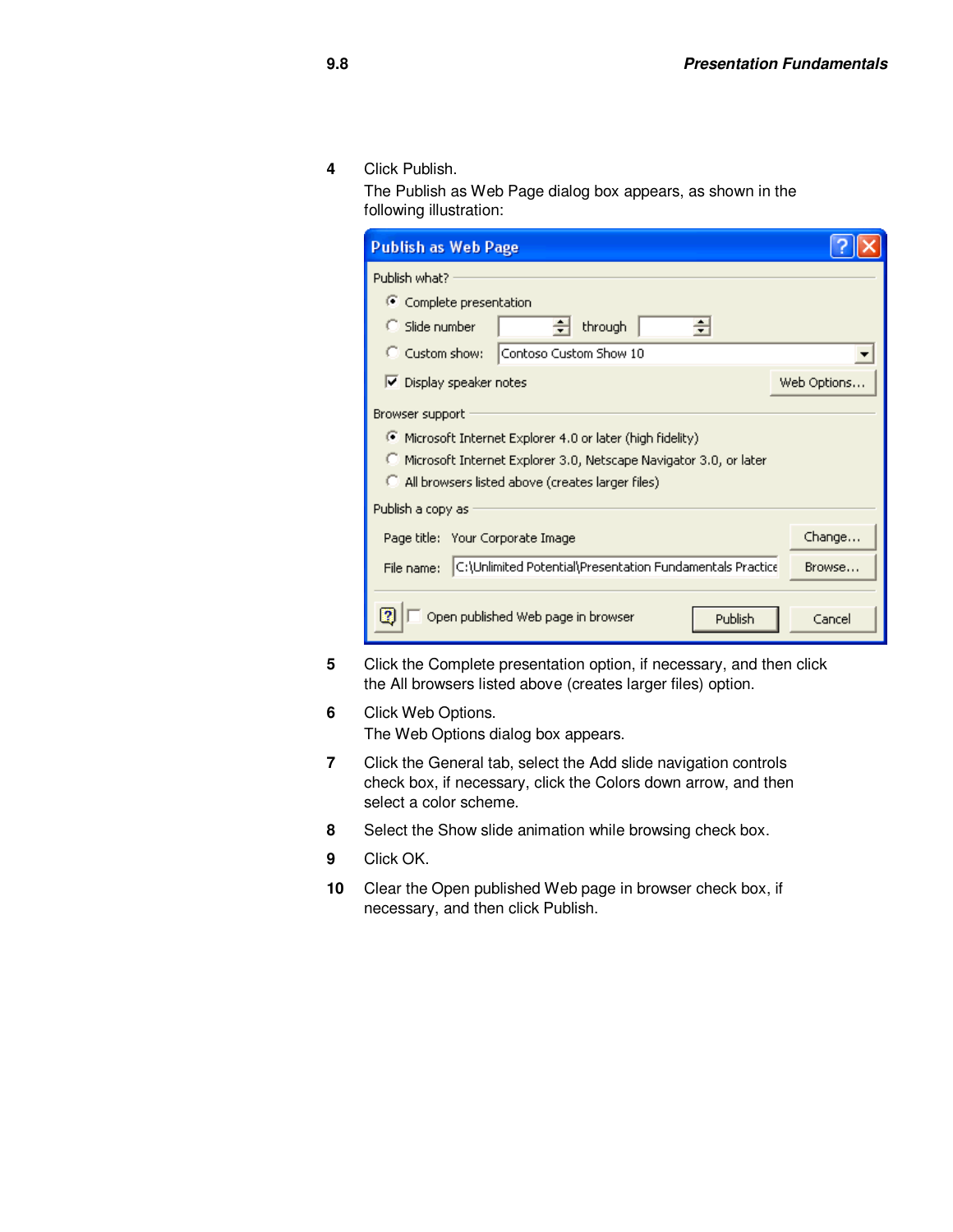## tip

You can also save a presentation to an FTP site. FTP (File Transfer Protocol) is a communications method that lets you quickly transfer and save files over the Internet. To save a presentation to an FTP site, click the Save in down arrow in the Save As dialog box, click FTP Locations in the list, double-click the site that you want, double-click the location where you want to save the presentation, type the presentation name, and then click Save.

- **11** On the Standard toolbar, click the Open button. The Open dialog box appears.
- **12** In the Look in box, navigate to the Lesson09 folder in the Presentation Fundamentals Practice folder. Notice that there is a new folder at the top of the file list with the same name as the Web page file that you just saved.
- **13** In the list, click Contoso Internet Pres 09 Web Page.htm.
- **14** Click the Open button down arrow, and then click Open in Browser. The presentation opens in your browser.
- **15** On your browser's File menu, click Close. Your browser closes and returns you to PowerPoint.

### Lesson Wrap-Up

This lesson covered how to create an agenda slide or home page; create a hyperlink to a slide; create a Web presentation with the AutoContent wizard; preview a presentation as a Web page; and save and publish a presentation as a Web page for the Internet.

If you are continuing to the next lesson, save and close the presentation:

- **1** On the Standard toolbar, click the Save button. PowerPoint saves any changes to the presentation.
- 2 On the File menu, click Close. PowerPoint closes the presentation.

If you are not continuing to other lessons, save and exit PowerPoint:

- **1** On the Standard toolbar, click the Save button. PowerPoint saves any changes to the presentation.
- **2** Click the Close button in the top-right corner of the PowerPoint window.

PowerPoint closes the presentation, and then exits.

Depending on the computer's current Windows settings, the .htm extension might not appear in the file list.